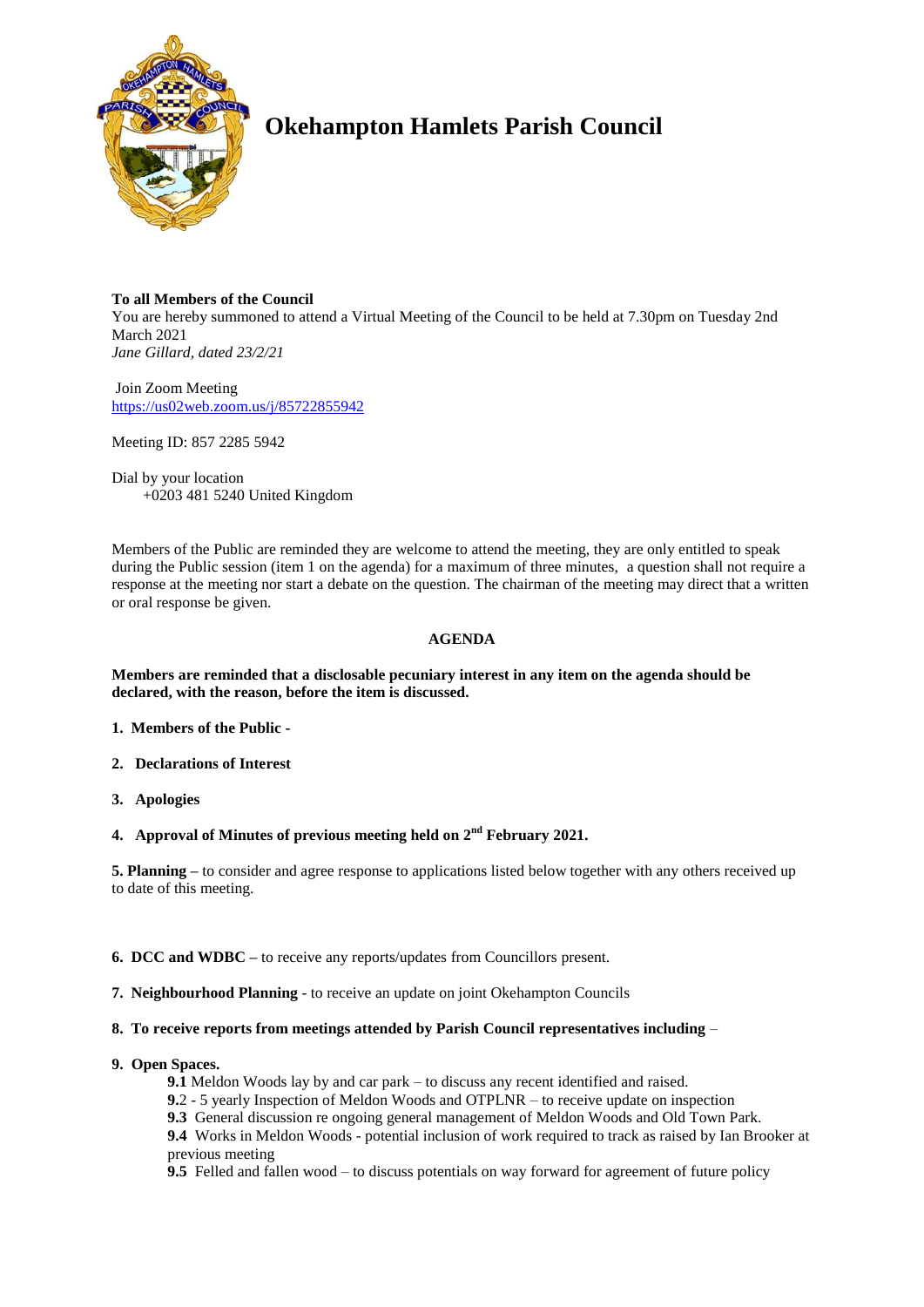**9.6 Noticeboards –** to receive update from Clerk on work required and costs involved.

#### **10. Correspondence**

10.1 North Tawton Town Council climate emergency – to receive update from Chairman

10.2 Proposed cyclepath from Sticklepath to Okehampton – to agree representative on Group working on feasibility study

10.3 OCRA – to consider grant application for £185 towards running costs of Sporting Memories activities by the Group

10.4 Okehampton Community Garden Association – to consider grant application for £290 towards costs of securing signs and erecting porch.

#### **For Information –**

#### **11 Updates on Flood Plan and Snow Plan and actions required.**

**12. Welcome Booklet –** to receive update from Clerk and agree number of copies to be printed.

#### **13. Finance** –

**13.1 Accounts for payment –**

| Mrs J Gillard (wages £321.22,     | £ 321.22 |
|-----------------------------------|----------|
| Mileage £0,)                      |          |
| Western Web                       | £ 72.00  |
| <b>Devon Communities Together</b> |          |
| Membership renewal                | £50.00   |

13.2 Bank Reconciliation and Statement of Budget – see below.

#### **14. Review of Policies and Documents**

14.1 Grants – to review and agree revised Terms and Conditions and to discuss priorities for use of additional budget in this area for 2021

**15. Future Meeting dates** – to agree dates and locations of meetings to be held from May 2021 and to agree if Annual Parish Meeting is to be held either virtually or face to face all dependant on current Government guidelines.

**16. DALC Training Courses** – to note current courses available and agree if any should be attended by Councillors and/or Clerk

**17. Clerks Report Feb 2021** – Clerk to answer any questions raised by Councillors

#### **PART TWO**

Items which may be taken in the absence of the press and public.

The Council is recommended to pass the following resolution:-

'Resolved that under section 1(2) of the Public Bodies (Admission to Meetings) Act 1960 that the public and press be excluded from the meeting for the following items as they involve the likely disclosure of sensitive and confidential information.'

#### **18. To note current WDBC Enforcement cases list and information.**

**19. Grass Cutting Tenders 2021 –** to discuss and agree way forward for 2021 grass cutting in Old Town Park Nature Reserve and Meldon/Noticeboard areas

## **20. Date and venue of next virtual meeting** to be confirmed as  $6^{\text{th}}$  April 2021